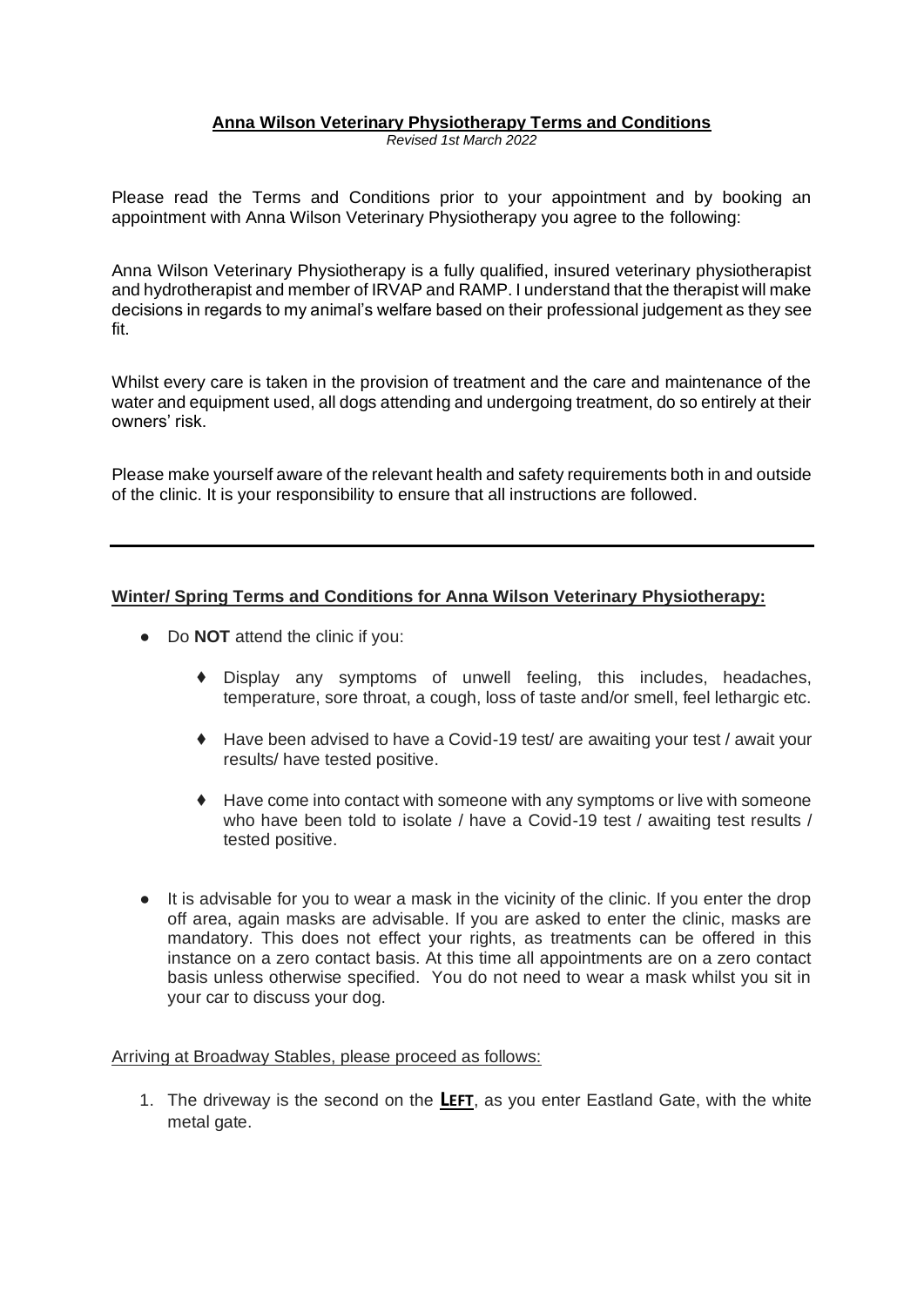- 2. The gate will be closed, however it is unlocked (if you are first appointment of the day, the gate will be unlocked 10 minutes before your appointment time). Please open, drive through and close this behind you.
- 3. Continue up the driveway to the top car park, turn around and drive down to the parking area opposite the hydrotherapy clinic and park facing the A-Frame, next to the hedge. (Please park down nearer the A-frame to allow us to communicate).
- 4. Please only exit the car to toilet your dog (please do not walk your dog up the driveway, keep to the bottom part of the driveway, by the clinic).
- 5. I will come out to talk with you about your dog, at which time you can drop your dog off in the fenced drop off area. If you are arriving for your first appointment, please wait in your car, as we will talk for the first portion of the appointment before I ask for you to drop your dog off.
- 6. Once you have dropped your dog off, you can return to your car. Please stay on site for the duration of the appointment.
- 7. Following treatment, I will return your dog to the drop off area and signal to you to collect your dog at which time I will also give you any feedback.
- 8. There is hand sanitiser positioned on the fence, please use this each time you enter/ exit the fenced area.
- 9. As you leave, please ensure the white metal gate is closed behind you, with no exception. Thank you.

## Additional Information

- Important: Please only arrive up to 10 minutes ahead of your appointment time. The gate is programmed to open 10 minutes before your appointment time. Should you arrive early and a car is parked opposite the clinic, please wait in your car up in the top car park. Please do not exit your car to toilet your dog until you park down by the clinic.
- Payment: strictly via bank transfer prior to your appointment. Cash will only be accepted in the correct amount and in an envelope or bag and placed in the black bucket outside the clinic. I will not be able to supply change or credit.
- Please do not knock the door or windows upon arrival, I will be aware of your arrival. Nor attempt to open the clinic door.
- Please stay in your car for the duration of your dogs treatment.
- No smoking or vaping is permitted on the premises.
- At this time, no accompanying dogs are allowed out of the owners vehicles.

You agree too:

• The appointment to be undertaken by the therapist without the owner or a representative of the owner, being present within the clinic.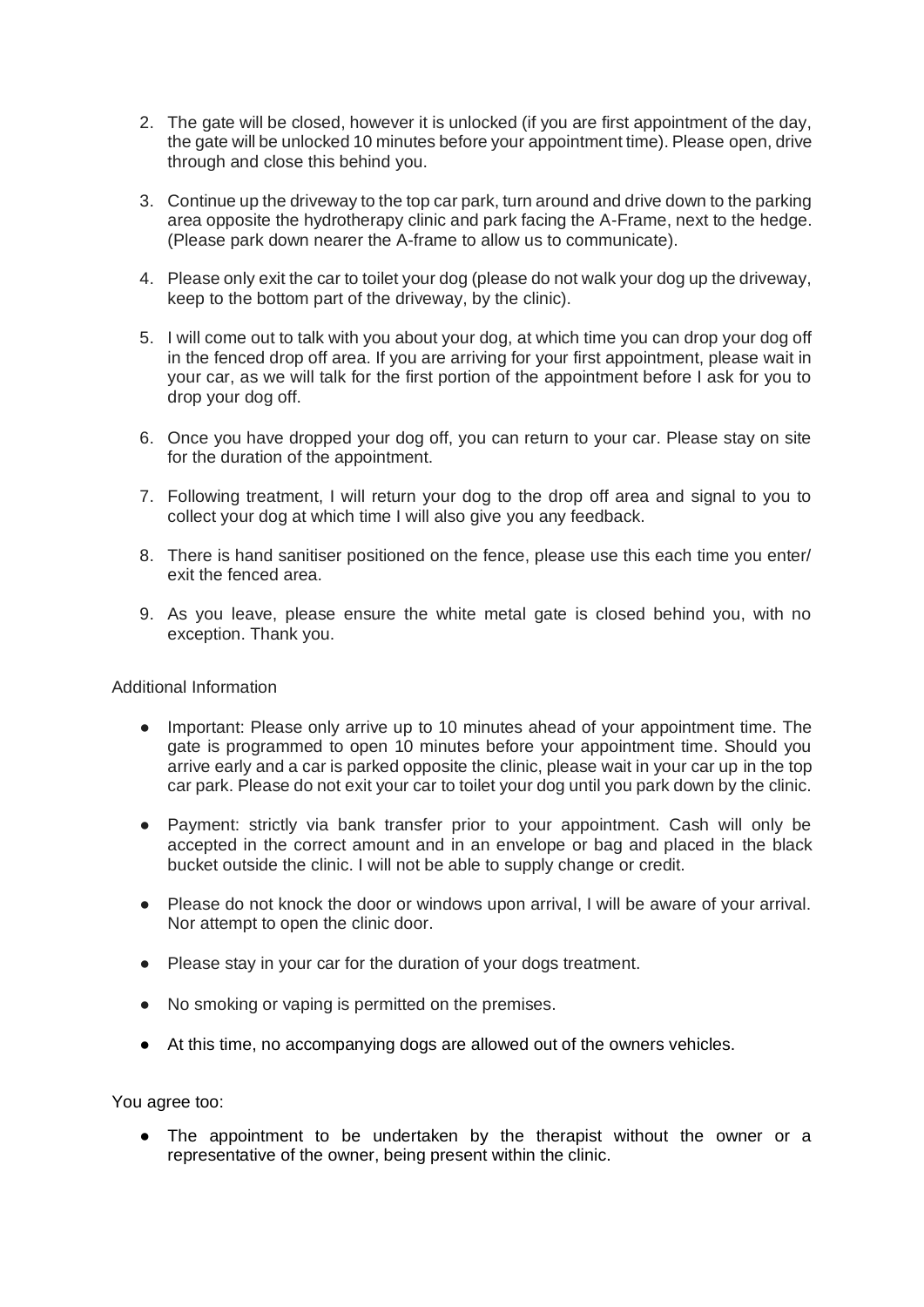- Leave your dog within the safe drop off area, taking your lead and leaving a collar on your dog. To ensure the gate is closed safely after you exit the area and allow the therapist to be able to collect your dog safely.
- That the therapist is allowed to disinfect the collar that you leave on your dog, to prevent cross contamination.
- Pay by bank transfer in advance of your appointment. If you do not have online banking, then correct cash can be left within a sealed envelope or bag and left in the black bucket provided. Late payments will incur an additional fee of £5 per reminder.
- Agree to any updates regarding COVID-19 or other protocols, as implemented by AWVP.

It is your responsibility to:

- Bring a towel and/or a drying coat for you to dry your dog post session. Your dog will be leaving the hydrotherapy clinic damp and it is your responsibility to ensure that they do not get a chill, especially if you are using air conditioning within your vehicle on your journey home.
- Keep your dog on-lead at ALL times and clean up fully, after your dog, should they toilet on the premises. Dog waste in bags, can be disposed of in the bucket outside the drop off area. Please refrain from touching the bucket.
- Supply suitable food for your dogs treatment session, if they have any dietary requirements. Alternatively, I will be using sausages or gravy bones for treats during all appointments. You can hand any treats to the therapist before the session.

Terms and Conditions Continued…

**CANCELLATIONS**: If an appointment is cancelled within 48hrs of the appointment time, a full appointment fee is payable, unless the appointment time can be filled, then no fee is payable. Please give us as much notice as possible for any cancellations to avoid a fee being charged. In the event of a no show the full appointment fee will be charged.

To cancel please call 07780 601688, if no answer please leave a clear voicemail message, alternatively you can email your cancellation to info@awvetphysio.co.uk (NB: text messages will not be accepted as a form of cancellation.)

- All dogs must have a veterinary referral before we can commence treatment.
- We reserve the right to refuse treatment to any animal at any time.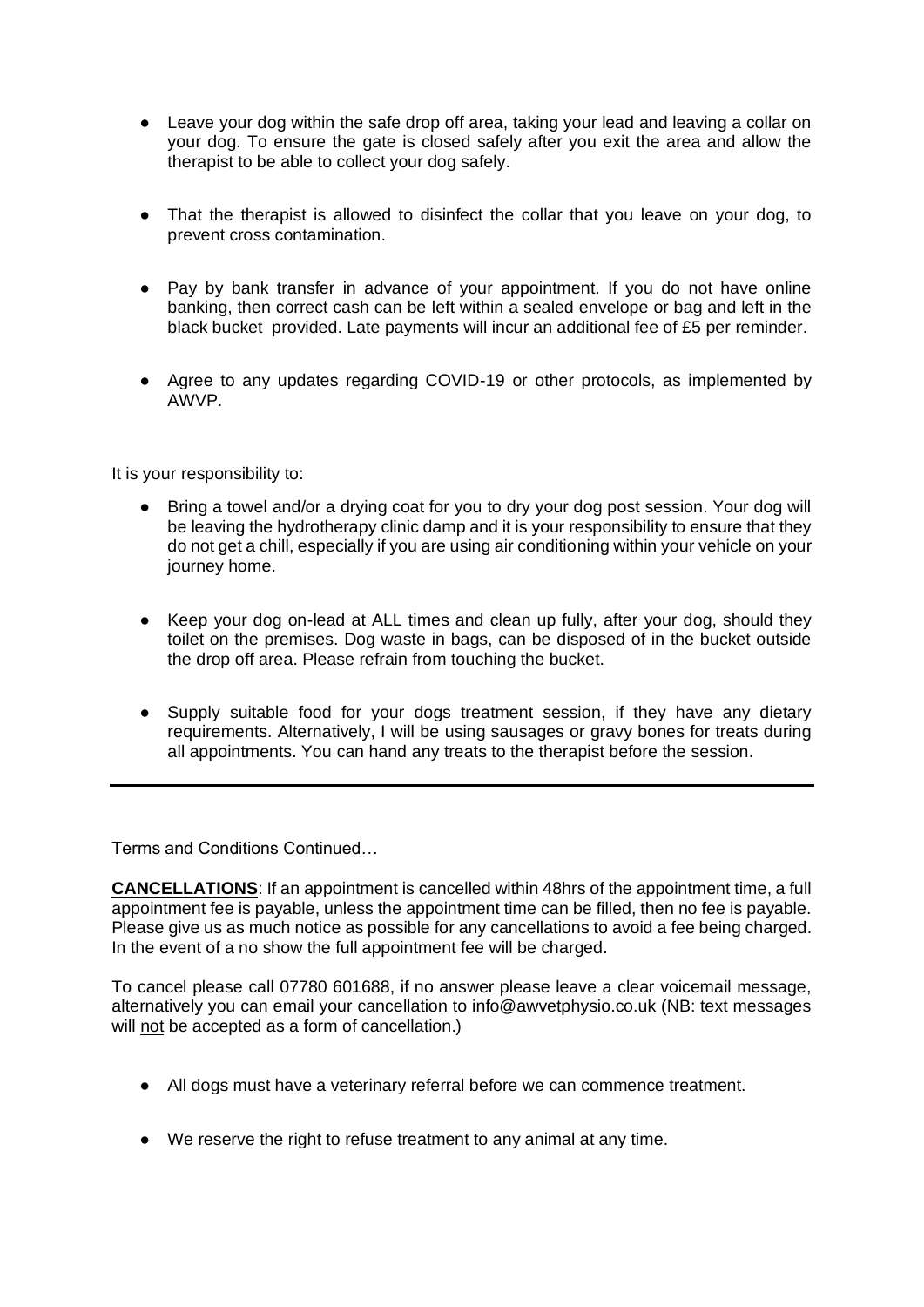- All dogs must have a full current vaccination certificate or titre test to receive treatment.
- All treatment is to be paid for at the time of the sessions via cash or card payment.
- Any accompanying dogs should be up to date with their vaccinations/ titre test and we will need to see the vaccination records.
- Dogs with infectious or contagious (including zoonotic) cannot be swam, please ensure that any sessions are cancelled with at least 48 hours notice. If you are in any doubt ring the centre to save a wasted journey. This also includes bitches in season. Unfortunately cancellations made within the 48hr cancellation policy, that cannot be filled, will still be subject to the full appointment fee. Please see the cancellation policy above.
- Appointments cancelled due to covid symptoms/ awaiting a test or results/ selfisolation, will still be subject to the 48hr cancellation policy. Please see the cancellation policy above.

It is your responsibility as the owner to:

- Please ensure that your dog has not been fed or exercised for at least 2 hours before your appointment.
- If your dog is on any medication, please notify the clinic and also please ensure that your appointment time does not clash with the times of any medication. This also includes any changes in your dogs health, please notify the clinic as soon as possible.
- Ensure that your dog has toileted before attending their appointment, as defecation in the treadmill will incur an extra charge of £100 in addition to the normal session charge. Defecation anywhere else within the clinic, that may result in cancellation of following appointments, will incur a £50 fee in addition to the normal session charge. Such incidents are highly likely to result in the facilities closing for a period of time whilst the water, treadmill and clinic is decontaminated and disinfected before the next dog can use it. This may be for the rest of the day resulting in loss of business.
- Ensure that you act responsibly as a dog owner and clean up any mess they make, especially faeces, which must be bagged and deposited into the open bin provided outside the clinic.
- Ensure that all dogs are kept on a lead and under proper control at all times.
- Ensure that suitable footwear and clothing is worn when attending the clinic. We respectfully request that: If it is necessary for children to come with you, they must remain with an accompanying adult at all times for their safety and they should adhere to any instructions given by therapy staff. (Subject to Covid-19 protocols above).